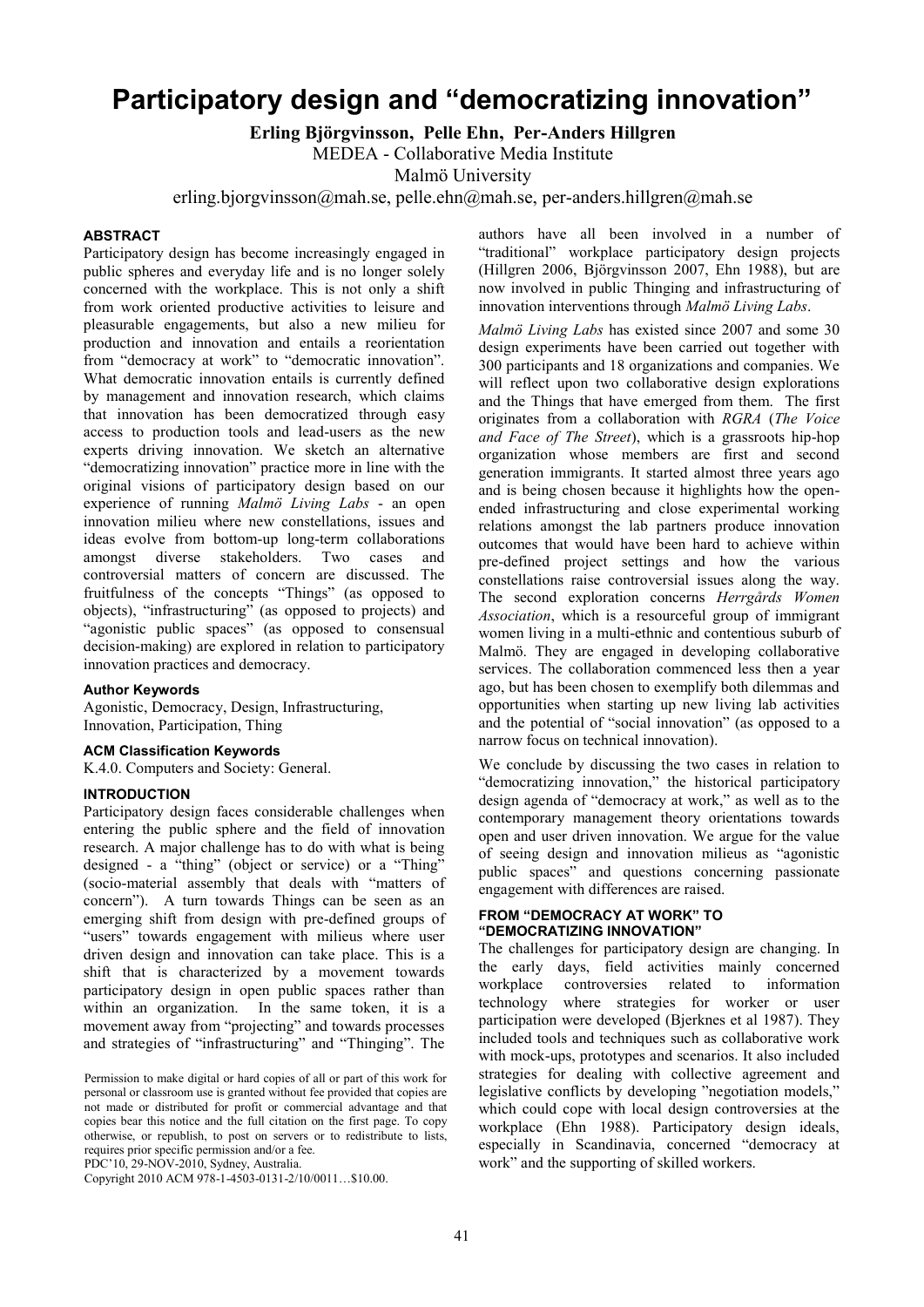Four decades later, the tools, and maybe also the strategies, have become much more sophisticated. At the workplace, new media are seen as much less threatening and managerial strategies have changed considerably. Whether there is more democracy at work is open to interpretation. What we clearly can see today is a design reorientation towards everyday life and the public sphere. But this does not necessarily mean a turn away from productive design activities, which are now often seen as innovations.

This reorientation stems from the condition that new media has entered every nook of our lives, that design and innovation activities have become distributed across contexts and competences often blurring the borders between citizens, private companies, the public domain and academia. This reorientation is also due to the condition that user driven innovation has become widespread.

This change demands that participatory design research consider how it relates to ideas and initiatives that concern user driven design and innovation in other research traditions. In management science traditions, user driven innovation is often associated with "open innovation" which introduced a new innovation model that explore collaboration across company borders; opening the generation of ideas from only inside the firm and revising the concept of innovation and its locus (Chesbrough, 2003). This open innovation model, as revised by Pralahad, points out major challenges that have emerged in the new business environment. One such challenge is that a company product-centric view is being replaced by the "co-creation" of value. While the view of the individual innovator prevails, it is becoming increasingly challenged by the collaborative business environment as a basis for innovation (Pralahad and Krishnan 2008). "Crowd-sourcing" is, given the potential of new media, one of the new ways for companies to innovate by harnessing "the wisdom of crowds" (Surowiecki 2004) and "lead users" (von Hippel 2005), at the center of attention for user driven innovation. But what perspectives do they have on democracy, innovation, participation, and what is to be designed?

A comprehensive analysis is beyond the scope of this paper and there are opposing views within the tradition. However, one of the most influential views on userdriven innovation, in this tradition, is Eric von Hippel"s notion of lead-user innovation and democracy as put forward in *Democratizing Innovation* (von Hippel 2005). He argues that innovation has become democratized because information and the means of productions – cheaper and more easily handled tools - have become more readily available leading to more individuals having the ability to innovate. Innovation is thus defined as making discrete objects or products. Democracy is equated and delimited to having increased access to information and tools to make more products. And although he acknowledges that users are active creators, this rings true only to a small elite of lead-users or domain experts who benefit from increased access to information and means of production. The term "leadusers" points towards individuals that are ahead of the

general market. For von Hippel, democratization of innovation becomes a competitive elite market democracy, which is an oxymoron. The main picture from von Hippel"s "lead users" to Richard Florida"s hyped "creative class" (Florida 2002) is that of the new experts and their smart products.

Many cities have embraced Florida"s notion of the creative class, with the noteworthy exception of Toronto, and public discourse and policies around research funding privilege so called innovative environments, initiatives, and professionals. Such innovation systems are typically built around the "Triple Helix" model for collaborative knowledge production, suggesting (regional) hybrid organizations like incubators in the intersection between university, industry and the public sphere (Etzkowitz and Leydsdorff 2000).

Despite all their merits, innovation within such discourses is interpreted largely as producing what Barry calls universal novelty products, that can be marketed rather than judging innovation by the degree it opens up for possibilities and questions (Barry 2001). The underlying rhetoric often being that the market economy, which increasingly thrives on the speed of producing novelty products, is a precondition for democracy (Mouffe 1993). Defining what innovations is, who innovates, where and under what conditions innovation occurs, is therefore an important battle ground within society today. battleground within society today. Controversies around new media and innovation have not evaporated. Is there a research perspective on democratizing innovation more in line with the values that once guided participatory design? With Malmö Living Labs as a participatory design and interventionist innovation milieu we have concretely set out to explore this arena of "democratizing innovation".

## **"LIVING LABS" AS INNOVATION ENVIRONMENTS**

When developing *Malmö Living Labs*, we aim to establish long-term relationships, to allow participants to become active co-creators, and to make it so that what is being designed enters their real life context. This is in contrast to many co-creation approaches and living lab initiatives where users often are seen as participants to sample or simply involved in a design processes to help elicit user needs.

There are more than two hundred innovation milieus within the European Living Lab initiatives. How the labs operate varies, but they share some common characteristics. They all argue that the labs are situated in real world environments, are user-driven, and collaborate with research organizations, companies, and public and civic sectors with the aim to collaboratively develop new services and products. Living labs emerged as a response to innovation environments that were too closed, which often resulted in failure to innovate, partly because of limited and late interaction with potential markets (Stålbröst 2008). Foregrounding the importance of users" role and real life contexts in innovation has thus been central to the living labs approach. Common to many of these approaches is, however, a product-centric view rather than a focus on socio-material working relations. Buur and Mathews for example point out how von Hippel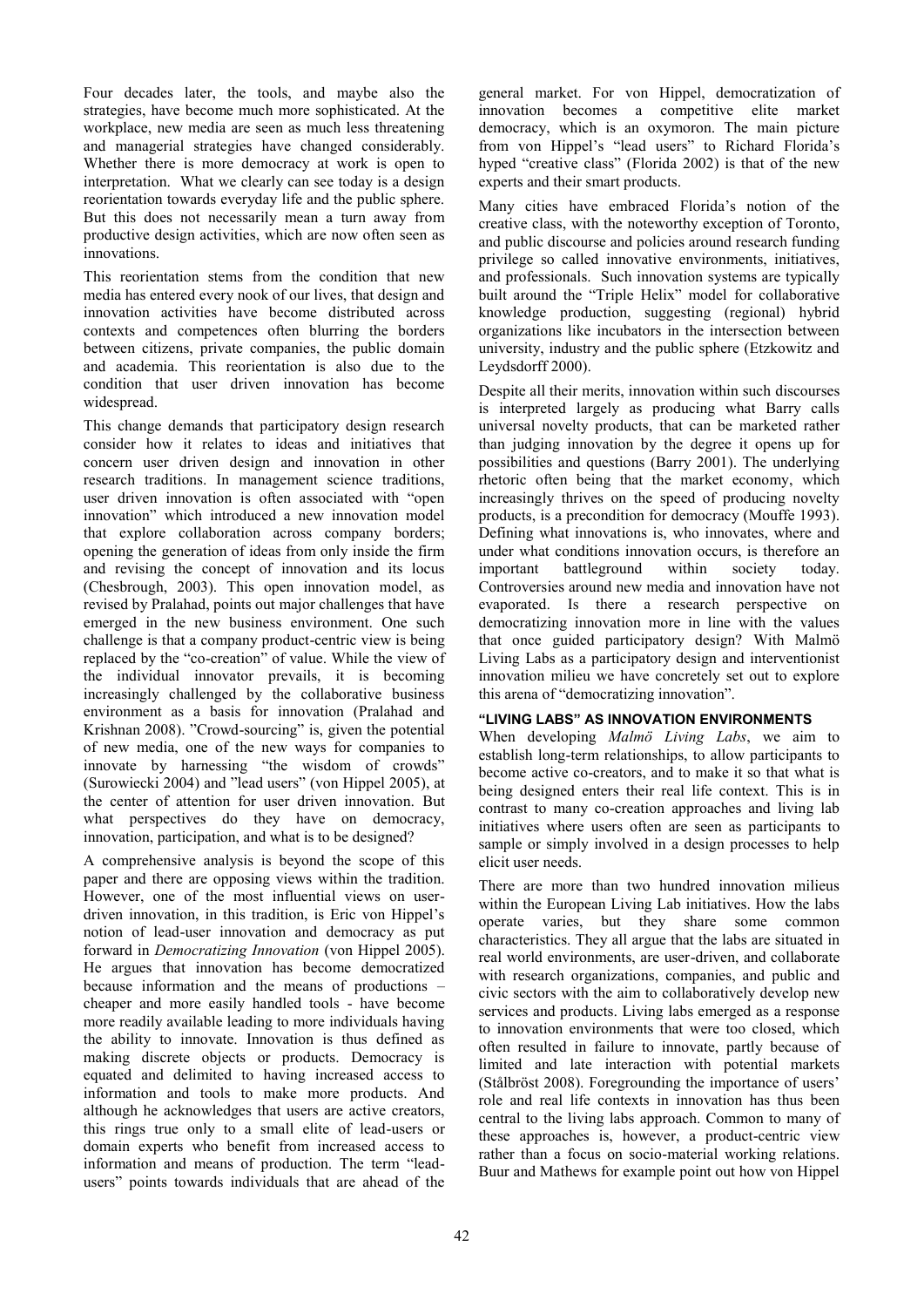focuses too strongly on technology and too little on the match between people, technology and context (Buur and Mathews 2008).

Closer to our approach is the notion of design labs (Binder 2007) that foregrounds active user participation. What they put forward is that we can see such labs as collaborative learning environments where a chain of translations occurs across organizational and community boundaries (Binder 2007).

Design for social innovation is, however, the view on innovation that has had the strongest impact on Malmö Living Labs. Social innovations can be products or services just like any innovation, but they can also be a principle, an idea, a piece of legislation, a social movement, an intervention, or some combination of them. The key aspect is its capacity to simultaneously meet social needs and create new social relations. The Young Foundation in the U.K. has been a major player in developing the social innovation perspective in theory and practice (Murray et al 2010). Italian designer and researcher Ezio Manzini and the international group around him have been main drivers in spreading such design practices where new ideas emerge from a variety of actors directly involved in the problems to be solved. The actors included end users, grass roots designers, technicians and entrepreneurs, local institutions and civil society organizations. In this perspective, design is no longer just a tool for the development of functional innovative consumer products, but is increasingly seen as a process for radical change in developing services, systems, and environments, which support more sustainable lifestyles and consumption habits. A main concept for Manzini and his colleagues (Jégou & Manzini 2008) is "collaborative services". The role of the designer is initially to support the development of new concepts and later to make them attainable so they can result in 'social' enterprises.

## **THINGS AND INFRASTRUCTURING**

Before looking closer at some Malmö Living Labs experiences, we will first introduce the concepts of Things and infrastructuring, as they suggest how we can go beyond thinking in terms of products towards a view of innovation that embraces working relations where questions and possibilities can be raised.

The main approach in participatory design research has been to organize projects with identifiable stakeholders within an organization, paying attention to power relations and the empowerment of resources to weak and marginalized groups. This has been the main rationale for participatory design in contributing to "democracy at work". However, innovation today is rather heterogeneous, partly open and public, engaging users and other stakeholders across organizational and community borders. To capture this change we think it may be useful to shift frame of reference from design *projects* to design *Things* (Ehn 2008, Binder et al forthcoming).

The etymology of the English word "Thing" reveals a journey from meaning an "assembly" around "matters of concern", taking place at a certain time and at a certain

place, to a meaning of "an entity of matter" or a material "object". Things in ancient Nordic and Germanic societies were originally assemblies, rituals and places where disputes were dealt with and political decisions made. Latour has called for a contemporary "thing philosophy" and to make things public (Latour and Weibel 2005). Things are not cut of from human relations, but rather socio-material "collectives of humans and non-humans" through whom "matters of concern" or controversies are handled. (At the same time, a designed object/thing ("an entity of matter") is potentially a Thing made public, since once it is delivered to its participants, it becomes a matter of concern for them with new possibilities of interaction).

Hence, we find it constructive to think of innovation milieus like Malmö Living Labs as Things, especially if aspects of democratization are at stake. This helps to explore these innovation environments as socio-material frames for "matters of concerns" and the alignment of controversies, ready for unexpected use, opening up new ways of thinking and behaving. It also helps in inquiring into how designers may act in a public space that permits heterogeneity of perspectives to engage in alignments of their conflicting matters of concern.

*Infrastructuring* is the second related concept we find powerful. A central issue that we have faced when establishing Malmö Living Labs was first, where to locate innovation and second, what type of infrastructure is suitable to "social innovation". Infrastructure is a central issue since innovation today, to a large degree, demands extensive collaboration over time and among many stakeholders. But this demands, as Star argues, that we see infrastructure not as a substrate that other actions can run on top of, but rather an ongoing alignment between contexts (Ruhleder and Star 1996). Similarly Suchman (2002) argues that we need to get away from viewing things as discrete objects and as networks of devices but instead start viewing design work and technological development "as entry into the networks of working relations – including both contests and alliances – that make technical systems possible" (Suchman 2002 p. 92). This is hard design work where various contexts or practices and technologies concurrently undergo change and therefore demand continuous infrastructuring and aligning of partly conflicting interests (Ruhleder and Star 1996).

Hence infrastructuring can be seen as an ongoing process and should not be seen as being delimited to a design project phase in the development of a freestanding system. Infrastructuring entangles and intertwines potentially controversial "*a priori* infrastructure potentially controversial "*a priori* infrastructure activities" (like selection, design, development, deployment, and enactment), with "everyday design activities in actual use" (like mediation, interpretation and articulation), as well as "design in use" (like adaptation, appropriation, tailoring, re-design and maintenance) (Karasti and Baker 2008, Twidale and Floyd 2008, Pipek and Wulf 2009).

As a consequence, what needs to be established is Things as long-term relationships through artful integration, in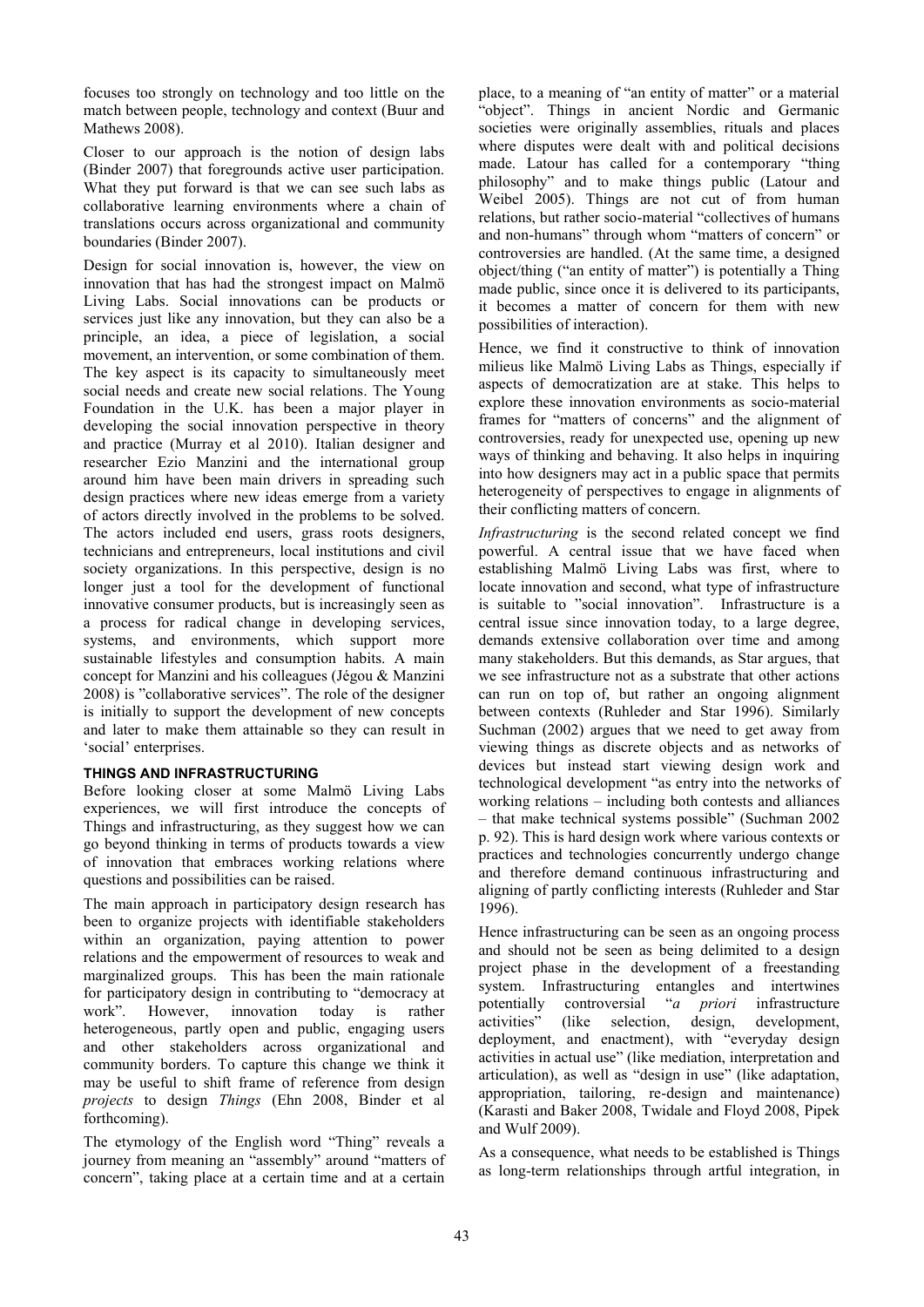which continuous co-creation can be realized, in which those involved pay attention to and work with how technology connects to wider systems of socio-material relation in the form of collective interweaving of people, objects and processes (Suchman 2002).

#### **MALMÖ LIVING LABS**

Ten years ago Malmö, with some 300.000 inhabitants in the south of Sweden, was a dormant city. All major industries had disappeared. Today it is a vibrant university city with an increasing number of small and medium sized IT, media and design companies and a lively cultural scene. It is also a segregated city that has the highest number of immigrants in Sweden from the Baltic region, Iraq, Afghanistan, and various African countries. How bridges may be built between dispersed groups, communities and competences is thus a central issue in the city. What could democratizing innovation mean under such urban conditions? This is what we have set out to explore with Malmö Living Labs.

With Malmö Living Labs as an interventionist actionresearch-oriented approach, we are exploring innovation as a historically and geographically located phenomena (rather than as a universal and *ahistorical* one). As interventions in the city of Malmö, we explore whether innovation in practice can be about opening-up spaces for questions and possibilities (rather than seeing innovation purely as producing novelty products to be marketed). At the same time, we attempt to connect disparate parts of the city and to build bridges between groups and competences. Hence, we explore whether innovation must be delimited to specific privileged societal groups, experts and lead-users or if a more democratic approach is possible.

We have, since 2007, been engaged in infrastructuring activities, using *Malmö Living Labs* as a vehicle to design Things and to align disparate "matters of concern" and controversies. This involved establishing a milieu where an open-ended infrastructure for innovations allowed a continuous match-making process and quick contextual experiments. During the two first years, this was done in a smaller scale with a focus on developing a new media service that in different ways enhance cultural activities and practices [www.malmolivinglab.se].

During the last year, we have, through major research grants, been able to scale up this environment. In order to maintain close working relations and trust we have decided to launch three small collaborating labs rather than one large lab. As mentioned, the city of Malmö is characterized by its multi- ethnicity, cultural production, youth culture and new media industry. This is also the rational behind the content orientation and cultural and geographic position for the three collaborating living labs innovation milieus: "The Stage", "The Neighborhood" and "The Factory".

Though different in orientation and geographic locations, these three living labs are all founded on shared ideas and values. They are all based on user-driven design and innovation activities, growing out of social movements. At the same time they are planned as open innovation social and technical platforms and integrated with the overall innovation system in the city and region.

"The Stage" is situated in the vibrant club, music, theatre and sub-culture district in the city and focuses on cultural production and cross-media. "The Neighborhood" lab is located in the contentious multi-ethnic suburbs Rosengård and Fosie and focuses on urban development, collaborative services and social media. Finally, "The Factory", still "under construction", is a lab housed in a new cultural meeting place in the heart of the new media cluster in the city and functions as a prototyping lab.

Clearly, the picture given above says very little of the actual "Thinging" and "infrastructuring" that is going on within Malmö Living Labs, nor of what specific matters of concern and controversies are at stake. In the next section we will make a more detailed account from two of the innovation milieus and focus on matters of concerns and controversies in two stories of grassroots engagement in the labs.

## **RGRA AND THE COLLABORATIVE CULTURAL LAB: THINGS AND CONTROVERSES I**

We shall start a more detailed accounts on Things and controversies in Malmö Living Labs with an example taken from the collaborative culture production lab, the *Stage*, since it was the first lab (established 2007), and has been a prototyping experience for the two latter collaborating labs (established late 2009 and 2010).

We began by establishing a network of actors consisting of cultural producers, grassroots organizations, as well as IT and media companies. The aim was to explore how new media practices could grow out of ongoing cultural productions and grassroots activities centred around the arts and performance centre *Inkonst*. This functioned as a cultural and geographic bridge between the different parts of the city.

Although initiatives and ideas could come from any lab partner, we have focused on enhancing existing cultural practices by exploring various emergent "innovation" practices without *a priori* ideas regarding what lab partners should collaborate on, which technologies should be used, nor how innovation practices should be organized.

Through *Inkonst* we got engaged with *RGRA*, a grassroots hip-hop youth organisation whose members are first and second generation immigrants living in the suburbs of Malmö. These teenagers travel geographically and culturally between the periphery and the centre of Malmö and Swedish society. Many of them feel marginalized and do not have the opportunity to express themselves on their own terms in the public sphere, whether this be in the urban environment or in the Swedish media landscape. (Mainstream media has one-sidedly depicted their suburbs unfavourably with the result that many of the teenagers feel stigmatized). Central to *RGRA's* approach are multi-ethnic encounters through cultural activities. Issues of integration are not explicitly on their agenda, but indirectly addressed, as they rap, dance, and make graffiti. Many of the teenagers are creative and skilled rappers and beat makers.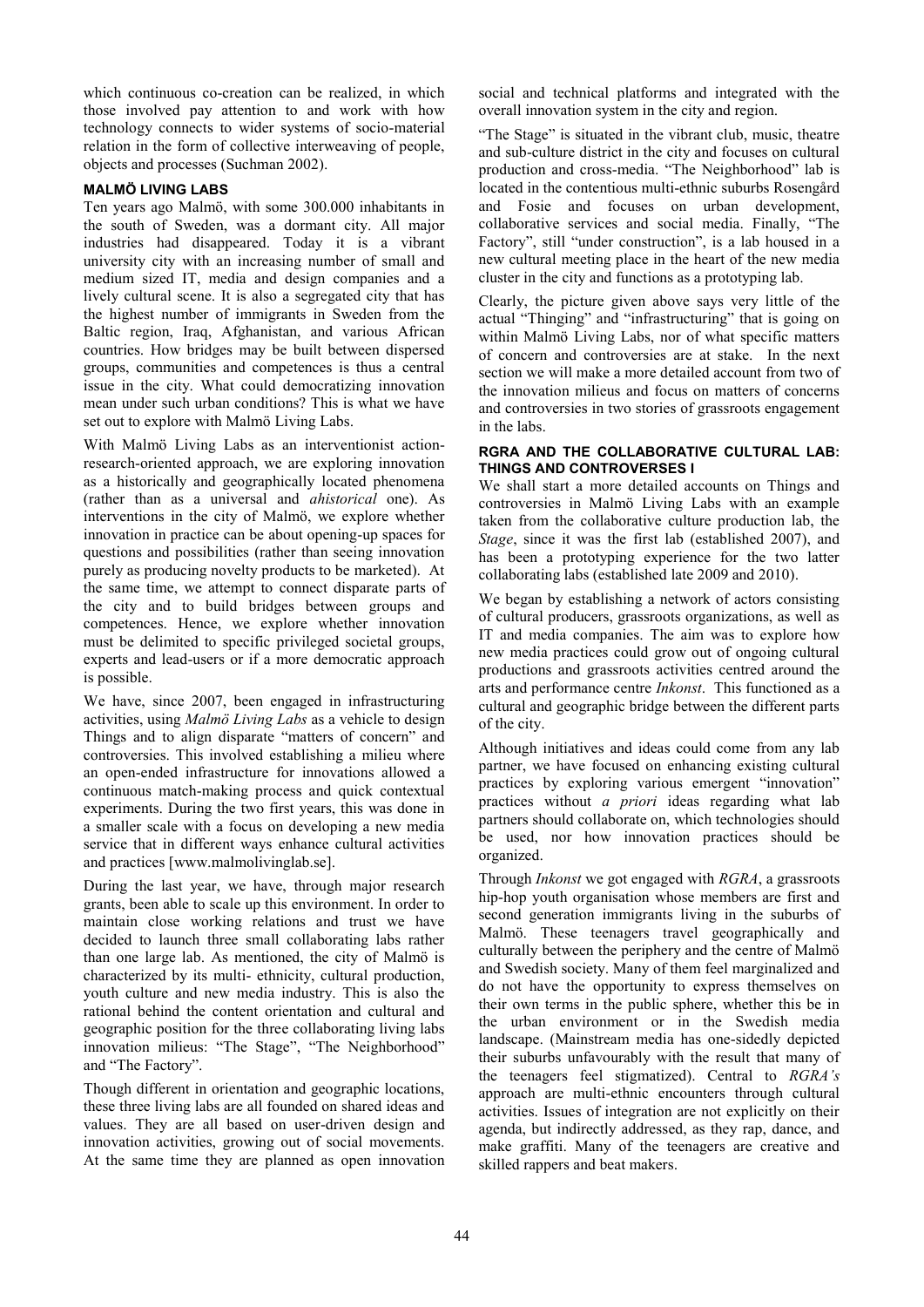#### **Being seen: street journalism – mainstream media**

Initial meetings and workshops with RGRA revealed that they wanted to explore how their presence in the urban landscape and the current media landscape could be enhanced. Their ambition was to run an online Street Magazine on their webpage. Prior to this, they had made some videos that had been published on the web. We introduced them to a variety of new communication possibilities that could enhance their practice, some of which came from our business partners.

More than two years down the road, what started out as broad open-ended explorations has resulted in various constellations and Things that have explored how RGRA could engage in street journalism through mobile video broadcasting dealing with dilemmas such as how professional media and grassroots media can collaborate and how to mediate a talent competition, aimed to let different parts of the city and different musical traditions meet.

#### **Urban presence: legitimacy and visibility**

"Matters of concern" has centred on how RGRA"s presence in the urban environment could become more legitimate and visible. These urban media explorations, whether short or longer, have revealed various controversies as we (in different constellations and Things) have looked into how the youngsters could feel at home and appropriate commercial spaces, how they could become more visible in semi-public spaces by spreading their music on buses, and finally, how the stigmatization of their neighbourhoods could be diminished through urban gaming.

The issue of feeling at home and feeling free to appropriate commercial spaces was explored through *Barcode Beats*; an instrument developed by our students in collaboration with RGRA. With the consent of the owner of Malmö's biggest grocery store, a live performance took place, where the teenagers jammed by scanning grocery barcodes that were converted into unique hiphop loops that resonated through the store. This playful performance or Thing should be seen in the context that many Arab immigrants in Malmö feel that they have to behave more exemplary in public spaces than native Swedes do. In fact, they feel constantly surveilled while shopping (Sixtensson 2009).

Another more long-term engagement/exploration concerned how RGRA could become more visible in the urban environment. At an early workshop, between ourselves and RGRA, the idea came up that they could set up Bluetooth poles at strategic places or that Bluetooth senders could be placed in buses; transforming the bus company into a media provider (buses being a space where many youngsters spend up to two hours a day when commuting back and forth to school).

Do-Fi, a company that specializes in developing Bluetooth services, was contacted. They saw potential in the idea and agreed to participate in setting up a first round of experiments. Two research colleagues with expertise in place-centric computing were engaged. Skånetrafiken, a company in charge of the public transport in the region, and Veolia, which operates many of Malmö"s bus routes, also agreed to participate and give access to their busses.

The general outcome of the experiments was interesting, given the constellation of partners with disparate matters of concern. RGRA saw the potential of getting access to a new space where they could distribute their music and that would make them more visible in the city. The bus company saw a potentially new commuter service beyond traditional transportation. They suggested quizzes for commuters and could also see the potential of distracting teenagers from destroying the bus-seats. Do-Fi saw the potential of developing a new product and new services in collaboration with the company Epsilon Embedded Systems. The researchers saw the potential of developing a new research project focusing on place-specific media. The network of actors applied for research funding to develop a working prototype, which was granted, and led to *BluePromo*, a research project on developing a portable low-cost media hub.



**Figure 1. A passenger is listening to the song he downloaded to his mobile phone.**

In one sense, the Bluetooth bus undertaking can be seen as just another experiment, but that does not tell the whole story. It was also a Thing. The experiment revealed not only the possibility of aligning different matters of concern, but also controversies and conflicts. One controversy concerned the constellation of partners. RGRA had split emotions on whether they should collaborate with Veolia, because the international branch of the company is engaged in building transportation infrastructure in East Jerusalem, which is perceived by many Arabs to be Israeli-occupied Palestinian territory. At the same time, they saw that they could gain financially from participating and benefit from having access to the network of actors. RGRA ended up carrying on with the condition that their and Veolia"s logotypes would not appear next to each other in any press material. They were foremost collaborating with the researchers and the IT-company and only indirectly with Veolia. The bus experiment generated also debates around immaterial rights; who could apply for patents, and who should gain financially if a new form of Bluetooth push technology were developed. Questions were also raised around what type of (media) space the interior of the bus could be. Could it be transformed into a more public and inclusive space or is it to remain an exclusive space leased out only to commercial actors as is the case today?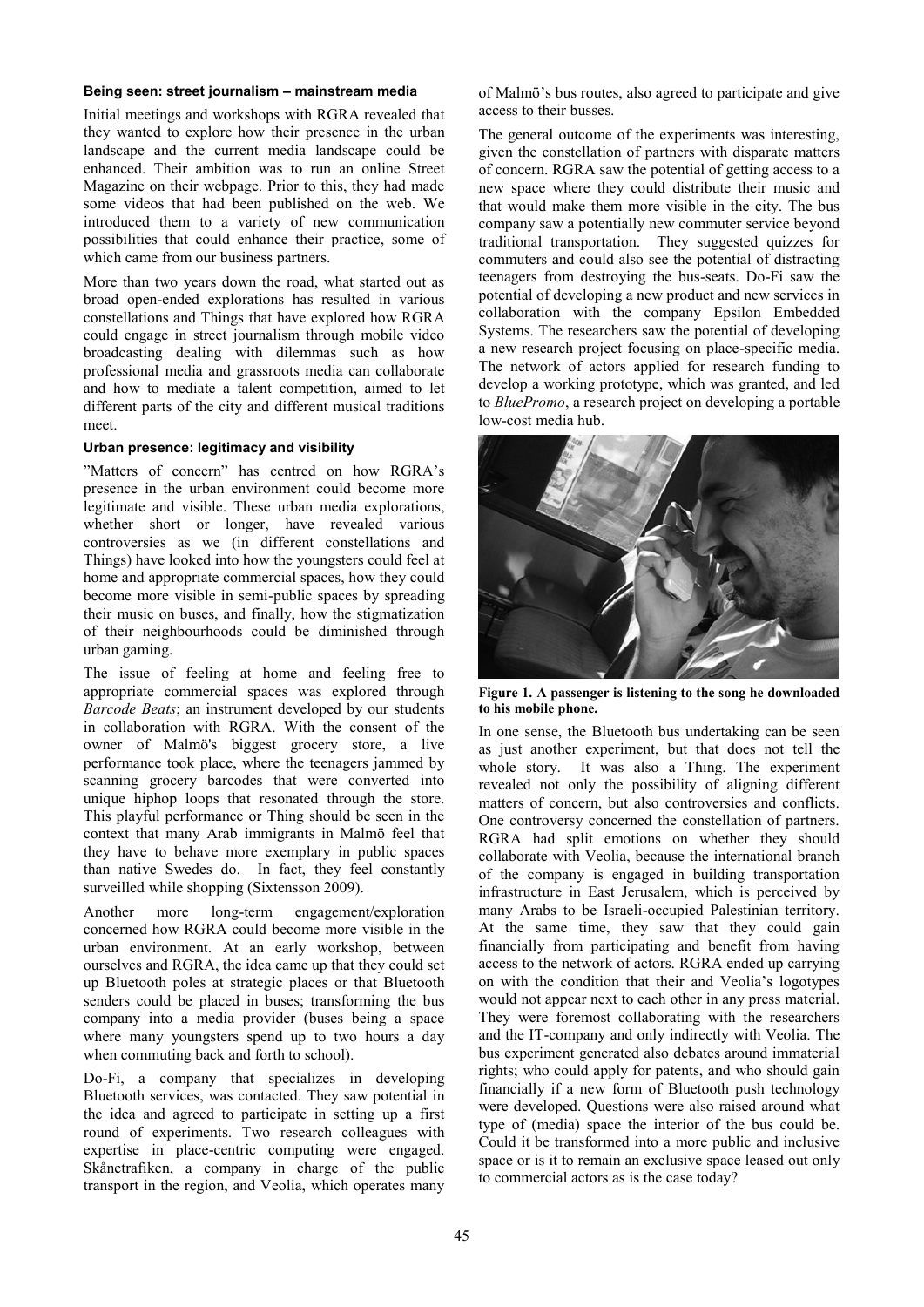## **Urban controversies**

Just as RGRA sensed that they should behave differently in public spaces and felt that they were to a large degree invisible in the urban environment they also felt that their neighbourhoods were largely unknown by youngsters living in other parts of the city. (A common view is that their neighbourhoods are dangerous).

The open-ended structure of the *Malmö Living Labs* environment enabled a new Thing to emerge that could deal with this issue. Our open-ended structure allowed the assembly of RGRA, Do-Fi and the researchers, with the company Ozma Game Design and the city of Malmö. The strategy was to see how the mobile game platform *UrbLove* developed by Ozma could be used to create new experiences of RGRA"s neighbourhoods. With the platform, participants could explore urban environments by solving "text"-quizzes related to specific places. Combining their gaming platform with Do-Fi"s Bluetooth technology also seemed fruitful since that would give the players the opportunity to download media files at specific spots when playing a game. In an initial experiment, youngsters from RGRA helped to develop a game path and produced media-related to their neighbourhood.



**Figure 2. RGRA youngsters explore a neighbourhood through a mobile game.** 

The game path was tried out by other youngsters and revealed interesting outcomes. First of all, it seemed like a proper approach to explore unknown urban environments. It demonstrated how the game created a spontaneous interaction between the players and locals. Perhaps the most important outcome was that the participants expressed the need to continuously develop their own game paths, which was difficult with the present system. The experiment provided a base to get more research money to develop the platform into a more open and more easily administrated game engine. We are in the midst of creating a process where several more routes and narrative, having been constructed by *RGRA,* will allow not only youngsters, but all kinds of people (such as politicians and tourists) to participate in exploring their neighbourhoods.

The most important matter of concern dealt with in this Thing regards what areas of the city were worth exposing positively. Another dilemma relates to what stories could be told. One of the first routes *RGRA* constructed was a murder mystery with a route going through a place where an actual fatal incident happened some years ago. Although they aimed for a new refreshed view of these parts of the city it seems like it will continue to be a mixed perspective. The Thing also raised concern about the role actors like *RGRA* can have when collaborating with companies or the university. We want to avoid a situation where they solely act as a "user group" that provide information and test results. To avoid this we will pay close attention to how they can be a part of potential future commercial services (e.g. constructing tourist routes through mobile games).

We will return to further reflections on this case in the concluding discussion. For now we turn to the collaborative neighbourhood lab and immigrant women as social innovators.

#### **HERRGÅRDS WOMEN ASSOCIATION AND THE COLLABORATIVE NEIGHBORHOOD LAB: THINGS AND CONTROVERSIES II**

When we expanded the living lab our aim was to include a variety of stakeholders that had diverse backgrounds, skills and competencies and make sure that marginalized groups were included. One such marginalized group is the *Herrgård's Women Association* (HWA). whose *Herrgård's Women Association* (HWA), importance is acknowledged by many living in Rosengård, but has not been recognized by the city of Malmö.

Five women started the association eight years ago because they felt excluded from the Swedish society. Its members include 200 women and 200 children. The members are primarily Afghan, but include Iranian, Iraqi and Bosnian nationalities. Many of the members are illiterate, have limited Swedish language skills and lack higher education. Central to the association's objectives is to raise the women"s self-esteem. Other activities include study circles on sexual health and social issues such as honor-related violence, catering, sewing clothes, and crafting textiles and carpets. Recently they became engaged in the *Neighbourhood Living Lab* with the overall aim to explore how their skills and competencies can be acknowledged and valued by the Swedish society. Our strategy is to build a long-term relationship with them to understand the group and their "matters of concern." We have launched a series of experiments to explore how far they can go as a group by mainly enhancing ideas coming from them, but also by looking into how they can connect to the rest of the *Malmö Living Labs* environment. The women have suggested that they could help newly arrived refugee orphans, record and publish on the internet children stories that have been past-on to them, and cook and deliver food and repair curtains and carpets.

Small-scale experiments have been initiated to look at how these ideas can be realized. To explore their wish to help newly arrived refugee children, we have started collaborating with the health care company *Attendo*, which provides transit housing and care for newly arrived refugee orphans. The basic strategy is to explore how the women, who know Dari, Pashto and Arabic languages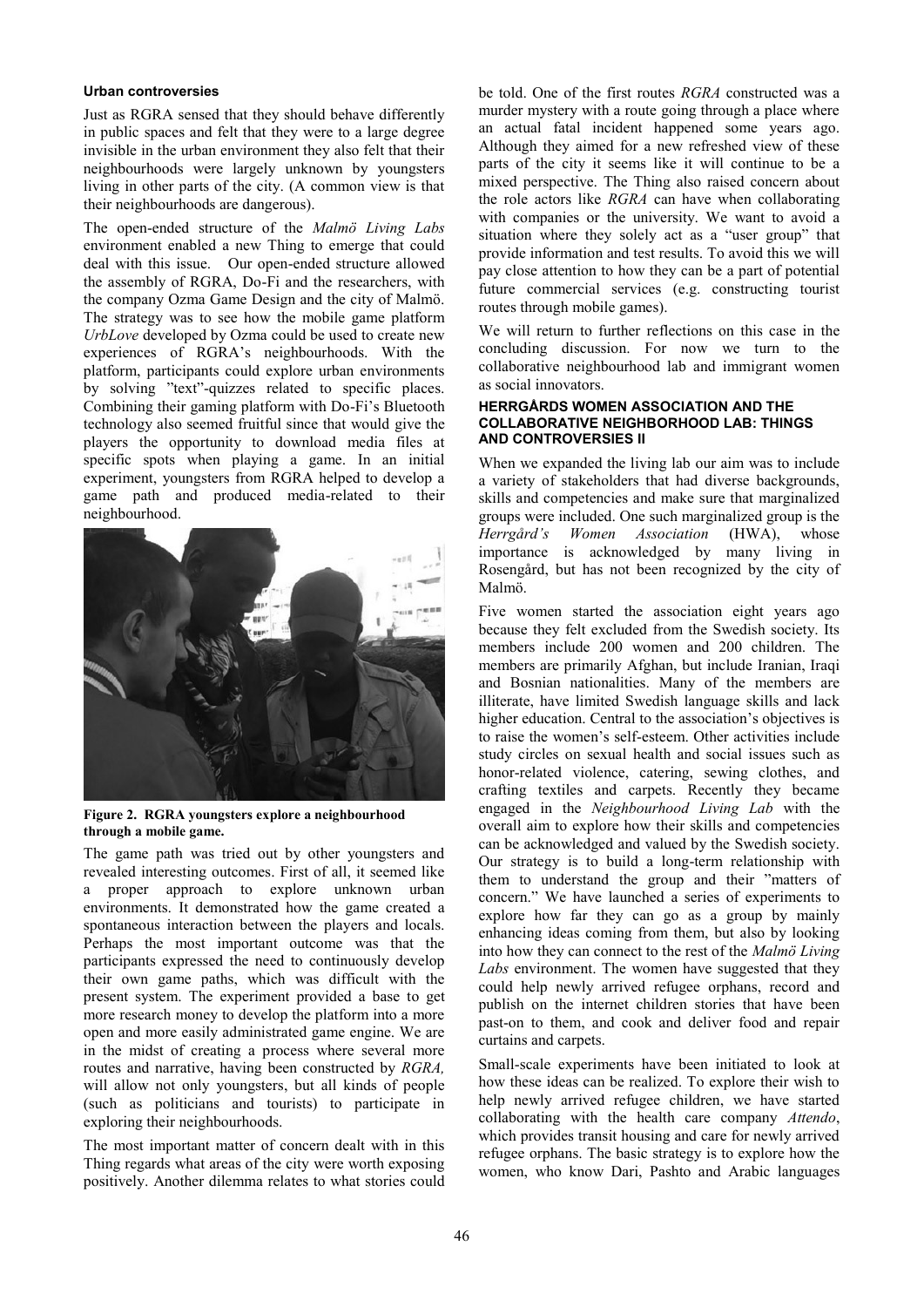and culture, can offer a service to *Attendo* and the children. Working with refugee orphans is a delicate matter, since many of the children are depressed and will be moved to other countries. It is therefore important to proceed carefully in small steps and in close dialogue with Attendo by continuously evaluating how the service may affect the children.

In this process, we did not initiate new media into the experiment but rather started out by exploring in what way the children and women could meet. The first step was therefore to arrange an informal gathering at the HWA premises where the orphans from one of *Attendo's* units, which houses 15-19 year old boys from Afghanistan, were served home cooked meals. The boys spontaneously started to sing Afghan songs and explained that they had not eaten Afghan-Iranian food since they started on their exile to Europe two years ago. They clearly expressed that they wished for a continuation. The women felt that the dinner arrangement had been successful, but were emotionally stirred. The next step was to offer a cooking class to the orphans, which was done in collaboration with our living lab partner Good World who provided access to their kitchen.

We are planning to continue to explore what kind of relationships could be valuable for the orphans and the women. The recommendation from authorities is to keep a certain distance and avoid growing close relations, because most of the children live in transit and will soon lose contact as they are moved to other parts of Sweden or abroad. The authorities, however, still think that the women"s engagement is of value, because they relate differently to the orphans than a Swedish civil servant. *Attendo* similarly states that the women have a unique position to provide temporary support and discuss with the orphans what it means to live in Sweden given their shared cultural background. We are now exploring how new media can enhance their relations. For example, whether video-recorded cooking instructions as well as encouragements and advices could be of value, or whether social media could be used for keeping contact?

Another strand of this experiment with the HWA is to investigate how they can provide mixed services to companies. Just as with the refugee orphans, we invited the CEO of a company, which is a living lab business partner, to an informal meeting with the women where the CEO got the opportunity to taste their home cooked Afghan-Iranian food. She immediately saw that they could provide a service that went beyond traditional catering. Her idea was that the women could cook lunches at her company so that they could get to know each other and her employees could learn about their culture and how to cook Afghan-Iranian food. This could be expanded into a service geared at other small businesses where employees get a richer lunch experience that mixes lunching with cooking classes and cultural exchange. The women have also suggested that this service could include their textile and sewing skills where they, for example, could bring along portable sewing machines to make personalized laptop sleeves.

The organization is resourceful and capable, as these examples show, if given the opportunity. The group also has a large network, which is tight and were there is great amount of trust. They are also strong as a group. At the same time we can see several potential dilemmas.

If the women carry out commercial services as members of a non-governmental organization, they do not compete under the same conditions as companies, because their taxes and social security fees are much lower. Will the trade unions, which were the starting point for Scandinavian participatory design, accuse the women for competing under unfair conditions that threatens regular jobs. Similar their potential interplay with society is largely unclear. Public authorities' views on what role NGO"s could play vary considerably as well as what kind of infrastructure they think is needed to support them. The women's' view of public authorities and departments in the city of Malmö is mixed. They consider some civil servants to be helpful, but most often they feel that their initiatives are ignored. We hope that these experiments will help to uncover and make public what kind of collaborative potential could emerge between them and the city.

Another dilemma concerns power relations within their families. The women state that their position within the family is complex. In some sense, they are strong, but upholding patriarchal traditions is also common in many Afghan and Iraqi families. The husband is seen as the family provider; he earns money and deals with politics and societal issues or similar matters of concern. However, most of these men have lost their authority on arriving in Sweden since many of them are unemployed. If the women"s association develops into a successful business, it will give them a position in society that their husbands lack. The women are not sure how to handle this and traditionally their strategy has been to keep quiet about what they do so as to avoid trouble at home.



**Figure 3. Herrgårds Women Association hosting a cooking class with refugee orphans.** 

Arranging an Afghan-Iranian dinner for the orphans also revealed a number of dilemmas. There were concerns on how much contact the women could have with the boys, as establishing tight relations can potentially affect both parties negatively. Offering the children food, a service that could not be immediately continued, lead to the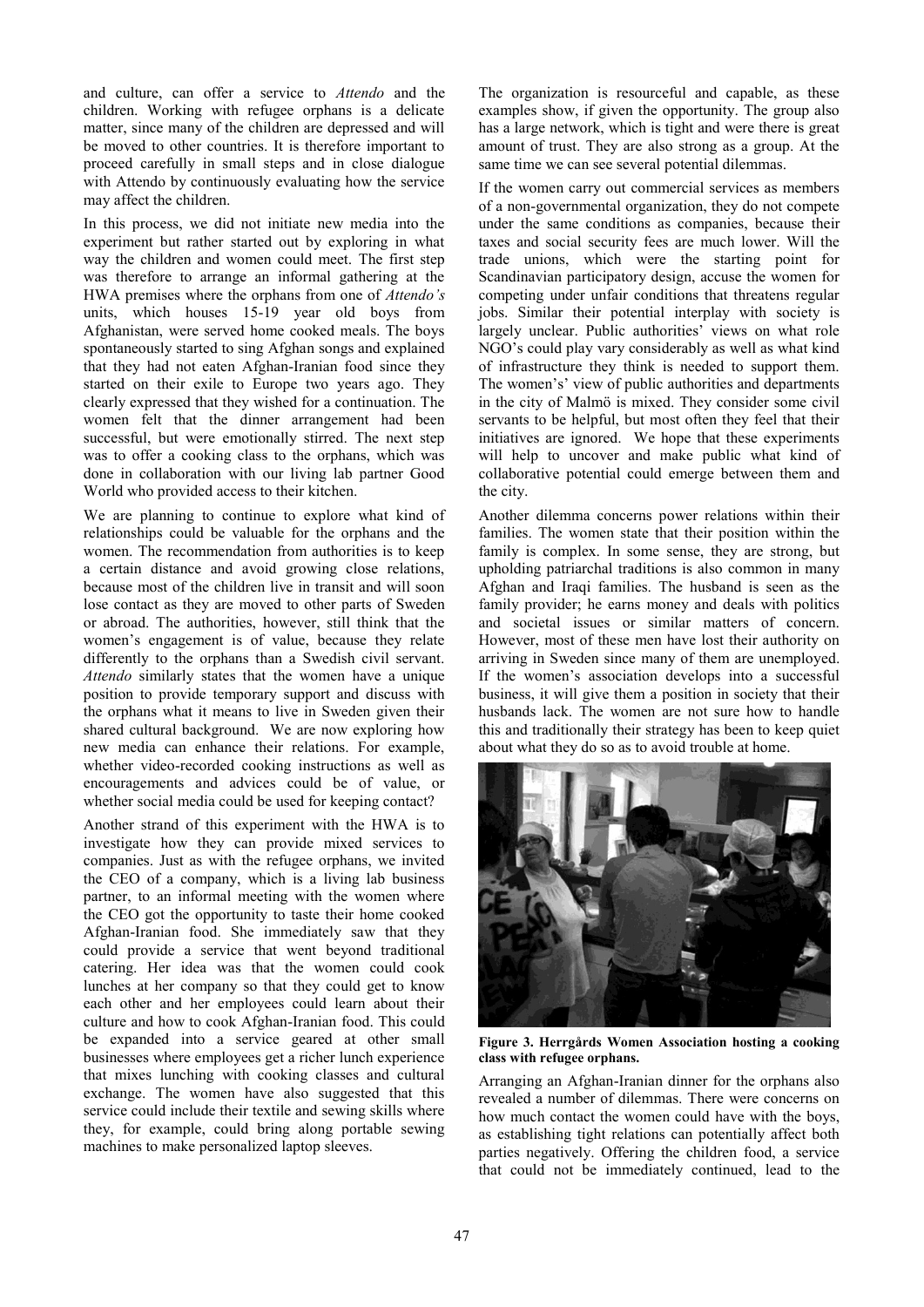children instantly protesting against food that is served by *Attendo*. The orphans now demand they should be served food from the women on a daily basis, which is not easily solved. Whether to take their side is tricky, because taking their side can create unnecessary tension that could be more harmful to them and *Attendo*. Another dilemma is how to the association should relate to Swedish laws regulating commercial cooking. The regulations are rigorous on healthcare-related issues such as hygiene and on what a professional kitchen should contain. Learning and following these regulations is demanding and beyond what the women can manage on their own.

#### **DEMOCRATIZING INNOVATION – AGONISTIC PUBLIC INNOVATION SPACES?**

Do the stories told above and the outlined idea of *Malmö Living Labs* as a platform for social innovation make sense in the context of democratizing innovation? What have we learned and how is this approach different from traditional participatory design and management science approaches to "democratizing innovation"?

Our frame of reference is the "agonistic" approach by Chantal Mouffe in *The Democratic Paradox.* For Mouffe, "agonistic struggle" is at the core of a vibrant democracy. Agonistic democracy does not presuppose the possibility of consensus and rational conflict resolution, but proposes a polyphony of voices and mutually vigorous but tolerant disputes among groups united by passionate engagement. These are political acts and always takes place in a background of potentially challenged hegemony. In this view, public spaces are always plural and where different projects confront. Public spaces are always striated and hegemonically structured. The goal of democratic politics is to empower a multiplicity of voices in the struggle of hegemony and at the same time find "constitutions" that help transform antagonism into agonism, from conflict between enemies to constructive controversies among "adversaries" who have opposing matters of concern but also accept other views as "legitimate". These are activities full of passion, imagination and engagement. As such, they are more like creative innovations than rational decision-making processes (Mouffe 2000). Questions of "democratizing innovation" are, in this view, always political hegemonic controversies, and as such, they concern the "constitution" of agonistic public spaces.

It may be noticed that this "agonistic" view on democracy is very much in line with the early Scandinavian model of participatory design (Bjerknes et al 1987, Ehn 1988) and struggles for "democracy at work". Hegemony within companies was at stake and "constitutions" or "negotiation models" to transform antagonistic struggles within the companies into passionate "agonistic" design and innovation strategies were tried out with special focus on workers and their local trade unions, on their empowerment and skills. Hence, it may be argued that an "agonostic" perspective on "democratizing innovation" is just a continuation of early approaches to participatory design. But challenges are also different as we are finding with the *Malmö Living Labs* experiences.

## **Malmö Living Labs as Thing and "agonistic public space"**

On a general level, the idea of *Malmö Living Labs* as participatory innovation Things, and the focus on infrastructure match-making activities, make sense as structuring of agonistic public spaces, as a way of "democratizing innovation." Maybe the match-making process between NGO"s, commercial companies and the university from this perspective can be seen as too consensus driven, and acknowledging too little the role of existing hegemony in shaping the innovation space. Should we, for example, together with RGRA, have gone into a passionate negotiation with the bus company concerning their engagement in the Middle East? On the other hand, this approach, especially with the focus on open-ended participatory social innovation, challenges the hegemonic view on innovation practices. Moving from a purely technocratic view of innovation, which is the hegemonic view today, towards judging the value of an innovation by the degree it opens up for constructive and sustainable questions and possibilities within a specific geographically and historically located situation is one step in this direction.

The current hegemonic view, clearly exemplified in the work of von Hippel, judges innovation by to what degree the innovator and the product or service is ahead of the market (von Hippel 2003), rather than whether it enhances democratic practices or living conditions. As Mouffe states, a prevailing view today is that the liberal market economy is the precondition for democracy (Mouffe 1993). Operating within this dominant view on innovation, which also permeates our research financers and the public discourse, means that we have to operate within a space where "antagonism" can constructively be turned into "agonistic" controversies. One financing body expects *Malmö Living Labs* to generate new media innovations in close collaboration with private companies while another financing body expects the lab to generate new jobs partly through social innovation and new startups. We do not oppose any of these concerns as long as they are allowed to grow out of specific historical and geographic concerns and that the labs are not solely tied down to operate under the logic of traditional innovation perspectives.

#### **Agonistic Thinging practices: "on the go" and "***in situ***"**

Given our "democratizing innovation" concerns, our strategy has been to work with those marginalized by Swedish society and see where their concerns may lead and what issues need to be raised. This led us to further consider with whom they could collaborate given the constraints we operate under. This has meant building "democratic innovation" practices "*on the go*," rather than through predefined constitutions and constellations or assemblies. The specific cases presented above started with an open-ended inquiry based on the RGRA's and HWA"s existing practice and how they could become enhanced partly through developing new "social innovation" practices. The constellation of stakeholders was not pre-determined and neither were what issues would be raised, what practices should be developed or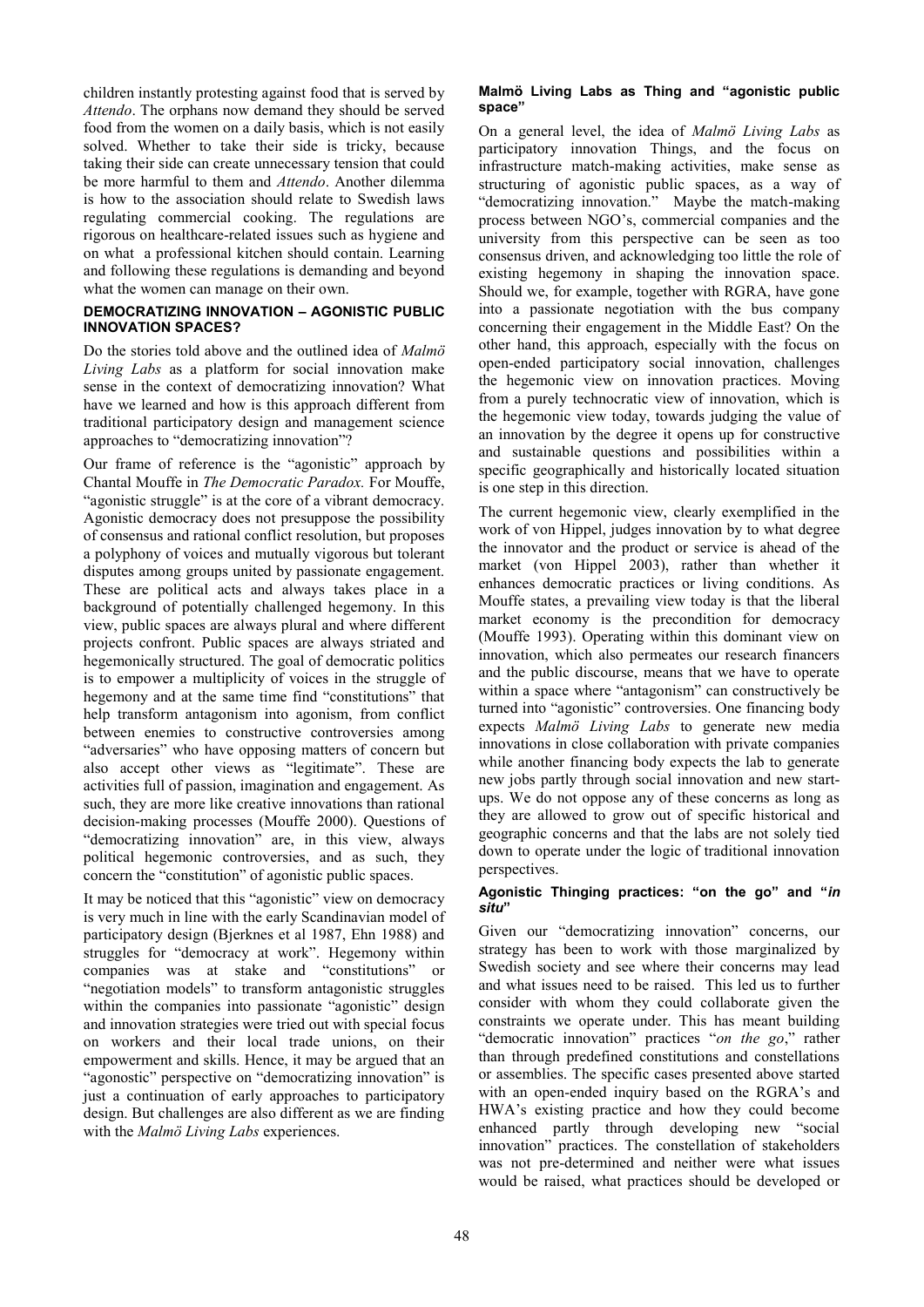what forms of mediations and what technologies would become relevant. What drives the inquiry and which stakeholders should join the exploration were hence determined by the socio-material issue being explored. The participants that aggregated around the matters of concern did so because it had relevance to their practice. How it was relevant to the different stakeholders varied considerably and at times revealed dilemmas not easily resolved through consensus processes. The socio-material issue that assembles the various stakeholders could in many ways be seen as Things where matters of concern are played out, as temporary joint endeavours that are assembled, undone and reassembled depending on what is to be achieved.

In the past, workshops have been conducted, where material from the stakeholders has been brought into play and the arenas that have been constructed were done so "in situ" (Dittrich 2002, Björgvinsson and Hillgren 2004). The arenas have consisted of small scale experiments putting into play new prototypical practices supported by new media and new technology so as to see how they interweave to wider socio-material infrastructuring processes (Ruhleder and Star 1996, Suchman 2002).

Another aspect that characterizes the specific Things carried out is that all stakeholders have on short notice been able to assemble and carry out experiments without lengthy project descriptions and complex contracts being deemed unnecessary. In contrast both RGRA and HWA have previously been involved in project applications from established institutions with limited success; processes that they found slow and incomprehensible.

Looking back, it becomes apparent that what has driven forward the Things are open-ended explorations of continuous articulation of what it means to be a resourceful and legitimate citizen in the city of Malmö today, both in the urban environment and in the current media landscape. Connecting actors together has given them insights and new competencies. These temporary assemblies transform the actors. Members from RGRA have stated that the experiments have pointed out how they can communicate through new media channels that engages their members to produce and consume music and video in a new way. They also believe that such a media service would make them more known in the city. To them, the most central aspect of the process has been that they have gained knew insights into how the current media landscape functions and given them access to new social networks. It has organizationally entailed changes. RGRA has during the collaboration changed from being an informal grass-roots organization, which has been reluctant to organize, into a formal organization so that they can apply for grants partly with the university and Do-Fi.

Although not coming as far with HWA, we can see similar transformations; the women getting access to new social networks and producing obviously valuable services for the society, increased their self-esteem and they are now starting to perceive themselves more as a resource than a cost.

All these transformations resemble Barry"s notion of innovation as raising possibilities and questions (Barry 2001) and Binder"s notion of the design lab as a collaborative learning environment (Binder 2007). We have also seen constellations go beyond a specific project into more sustainable and long-term learning and working relations. The relationship between the Do-Fi and RGRA has, for example, gradually emerged into a self-sustained collaboration. During the last two years, they have collaborated on several experiments within the framework of Malmö Living Labs. Their respective and complementary competencies have been mutually recognized as valuable resources. Today they are forming a company together.

The shift of focus from project results to creating arenas where different practices can meet has meant foregrounding the practitioners' authorship. Consequently, this has meant focusing less on the interaction between the designers and the practitioners. The focus for example in the Bluetooth processes has been on infrastructruring, creating meaningful encounters at first between RGRA, Do-Fi and the bus company. The design researchers' infrastructuring role became primarily organizing workshops and concrete experiments so that the disparate practices could collaboratively probe into future possibilities. Workshops and experiments thus allowed for joint explorations and the discovery of what consequences various actions might yield. With HWA the role has primarily been scaffolding their activities, providing them with new networks and connections as well as legitimizing them (simply by providing them with an official connection to the University). Although the main focus in both cases has been on creating social innovation environments where emerging practices can be explored, they have also functioned as frames for acting out "matters of concern."

 While, as we have seen above, new knowledge, new networks, and transformations have occurred, these Things also brought dilemmas to the surface concerning messy issues that go beyond easy problem solving or rights or wrongs, which can not easily be negotiated into consensus. In the Things described above, they are instead "played out" by small-scale experiments that through passionate engagement reveal differences between the stakeholders. The controversies are manifold and include more general matters of concern such as what role HWA should have in the society or in what way RGRA can appropriate the urban space. These are issues that raised antagonistic opinions among stakeholders in the city.

## **CONCLUSIONS**

A central challenge for participatory design today, just as four decades ago, is to provide for alternative perspectives on participation and on democratization. This challenge means actively exploring alternative ways to organize milieus for innovation that are more democratically-oriented than traditional milieus that focus on expert groups and individuals. It also means moving from the dominating technocratic view of innovation; a move from things to Things where differences and